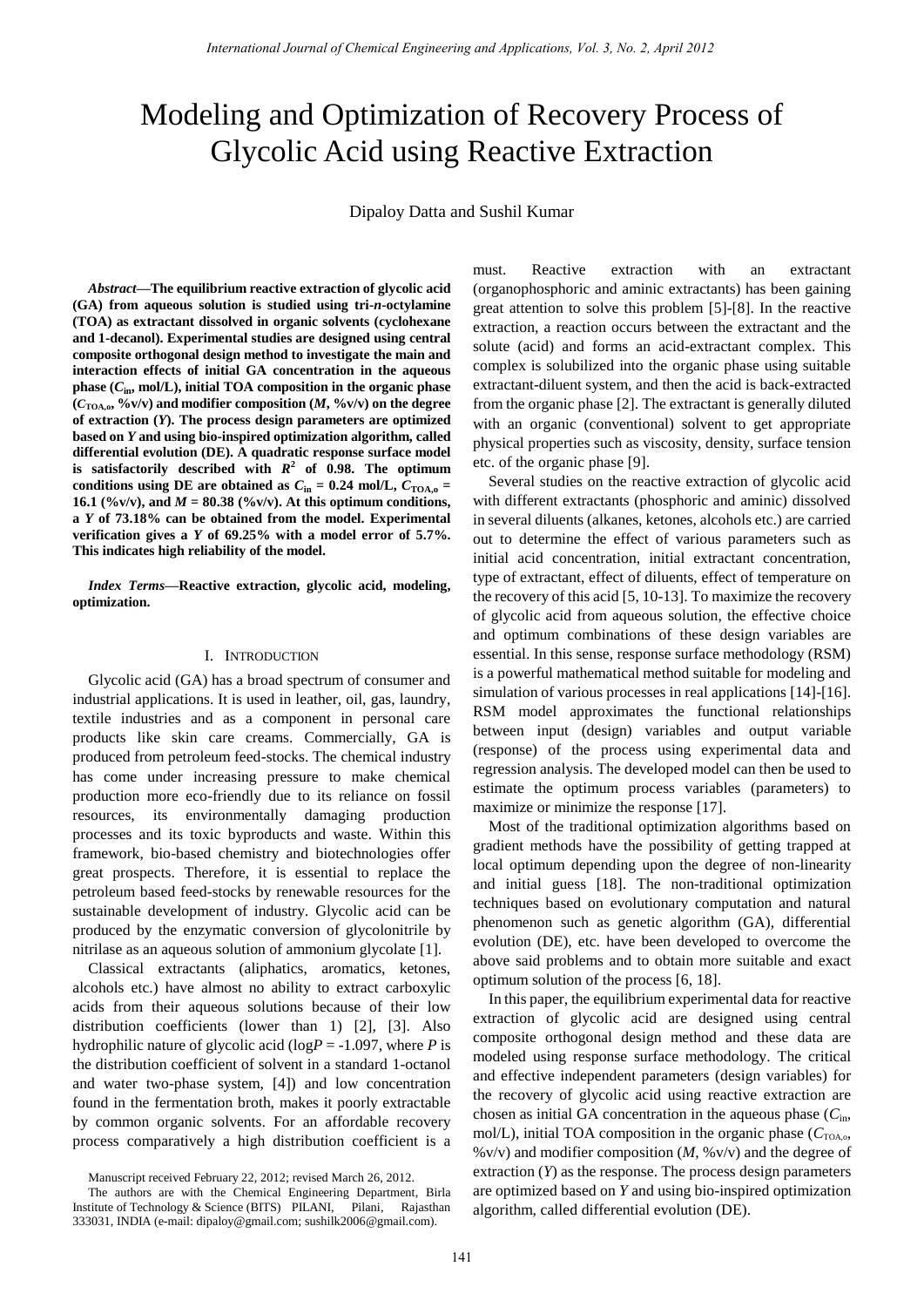# II. EXPERIMENTAL SECTION

## *A. Materials*

Glycolic acid of purity 99.5 %w/w is purchased from Spectrochem, India. Tri-*n*-octylamine (density =  $809 \text{ kg/m}^3$ ; purity = 98 %w/w; molar mass  $353.68 \text{ kg/kmol}$  procured from Spectrochem, India, is used as an extractant in this study. Diluents such as cyclohexane (density =  $779 \text{ kg/m}^3$ ; purity = 99 %w/w; S. D. Fine-Chem, India) as an inert diluent and 1-decanol (density =  $830 \text{ kg/m}^3$ ; purity =  $98 \text{ %}$ w/w; Spectrochem Pvt. Ltd., India) as a modifier are used to prepare the organic solution. Sodium hydroxide (Merck, Germany) is used for titration and phenolphthalein solution (CDH, India; pH range of 8.2 to 10.0) is used as an indicator in the titration.

## *B. Method*

The equilibrium extraction experiments are carried out in a temperature controlled reciprocating water shaker bath (REMI Labs, HS 250, India) using conical flasks of 100 ml with equal volumes of aqueous and organic phase (20 ml). The phase mixture is then shaken at 100 rpm for 6 hrs at 298 K. After reaching equilibrium, aqueous and organic phases is kept for 2 hrs for separation in separating funnel (125 ml) at constant temperature (298 K). The concentration of the residual glycolic acid in the aqueous phase is determined by titration with NaOH solution of 0.05 N and phenolphthalein as an indicator. The acid concentration in the organic phase at equilibrium is calculated by mass balance. The repeatability for few data points is checked and found within  $\pm 5\%$  of error.

The efficiency of the equilibrium reactive extraction process is analyzed by calculating the degree of extraction (*Y*) which is defined as a ratio of acid concentration in the organic phase at equilibrium  $(\overline{C})$  to initial acid concentration in the aqueous phase  $(C_{in})$ .

$$
Y = \frac{\overline{C}}{C_{\text{in}}} \times 100\tag{1}
$$

#### III. RESULTS AND DISCUSSION

#### *A. Reactive Extraction*

The equilibrium reactive extraction mechanism can be described as a set of reactions between *m* molecules of acid (HA), and *n* molecules of extractant (T) to form various (*m*:*n*) acid-extractant complexes and is represented as:

$$
mHA + n\overline{T} \Leftrightarrow (\overline{HA})_m(\overline{T})_n \tag{2}
$$

where,  $\overline{(HA)_m(T)}_n$  is the formed acid-extractant complex in the organic phase at equilibrium. Depending on the molar ratios between the reactants (glycolic acid and TOA), different types of chemical interactions are possible [7]. The use of inert diluent (e.g. cyclohexane) in the case of high initial glycolic acid concentration in the aqueous solutions, may lead to the formation of a stable emulsion at the interface of aqueous and organic phases. Therefore, to avoid emulsion formation, a phase modifier (e.g. 1-decanol) is added to the organic solvent which also assures a higher solubility of formed acid-extractant complex in the organic phase by

solvation.

# *B. Response Surface Methodology Approach and Experimental Design*

The development of an industrial process requires study of the various process parameters, which can be achieved by exhaustive experimentation. The experiments are carried out by varying numerous experimental units to evaluate the performance of the system in terms of single/many output variable (s). It also requires comprehensive observation and gathering of information about the process and the system. These experimental data are useful to draw many valuable results and inferences about the system and the process. Therefore, in order to obtain already set objective conclusion, an experimenter needs to plan and design the experiments, and analyze the results. The approximation of the response function in terms of input variables is called Response Surface Methodology (RSM). RSM is a mathematical and a statistical technique that is applied for the construction of empirical models based on experimental data and experimental design [19, 20]. Remembersh.Energy of Chemical Engineering and Applications, Yot 3, No. 2, April 2012<br>
SCPIERION SCPIERION SCPIERION SCPIERION SCPIERION SCPIERION SCPIERION SCPIERION SCPIERION SCPIERION SCPIERION SCPIERION SCPIERION SCPIE

In RSM modeling the input variables are normalized or scaled to coded levels which usually vary from a minimum level (−*α*) up to a maximum level (+*α*). Generally, in the case of insufficient knowledge of the true response surface, a first-order model is helpful to approximate the shape of the response. When the first order model is unable to describe the behavior of the response function, it is then upgraded to a second order model [21]-[23]. An expression describing a second order RSM model can be written as:

$$
Y = A_0 + \sum_{i=1}^{k} A_i x_i + \sum_{i=1}^{k} A_{ii} x_i^2 + \sum_{i < j}^{k} A_{ij} x_i x_j \tag{3}
$$

where  $Y$  denotes the predicted response;  $x_i$  refers to the input design variables in terms of coded levels; *A*o, *A*<sup>i</sup> , *A*ii, *A*ij are the regression coefficients; and *k* is the total number of factors in the experimental design. The regression coefficients are determined using ordinary least squares (OLS) method. OLS estimator can be written as follows [24]:

$$
A_{\text{OLS}} = (X^T X)^{-1} X^T Y \tag{4}
$$

where  $A_{OLS}$  is a vector of regression coefficients; *X* is an extended designed matrix of the coded levels of the input variables; and *Y* is a column vector of responses determined experimentally.

The actual values of design variables  $(C_{in}, C_{\text{TOA},o}$  and *M*) are coded as  $x_i$  (dimensionless) and presented in Table I. The coding of the design parameters is done according to the following equations:

TABLE I: INDEPENDENT VARIABLES (THEIR CODED AND ACTUAL VALUES)

|                                    | Coded variables | Coded levels |      |               |     |        |  |
|------------------------------------|-----------------|--------------|------|---------------|-----|--------|--|
| Design variables                   |                 | $-\alpha$    | $-1$ | $\theta$      |     | $+a^*$ |  |
| $C_{\text{in}}$ (mol/L)            | $x_1$           | 0.24         | 0.3  | $0.6^{\circ}$ | 0.9 | 0.96   |  |
| $C_{\text{TOA.0}} (\% \text{V/V})$ | $x_2$           | 3.93         | 5    | 10            | 15  | 16.1   |  |
| $M$ (% $v/v$ )                     | $x_3$           | 19.63        | 25   | 50            | 75  | 80.38  |  |
|                                    | .               |              |      |               |     |        |  |

 $a = 1.215$  (star point for CCOD) for  $k = 3$ 

$$
x_1 = \frac{C_{\text{in}} - 0.6}{0.3} \tag{5}
$$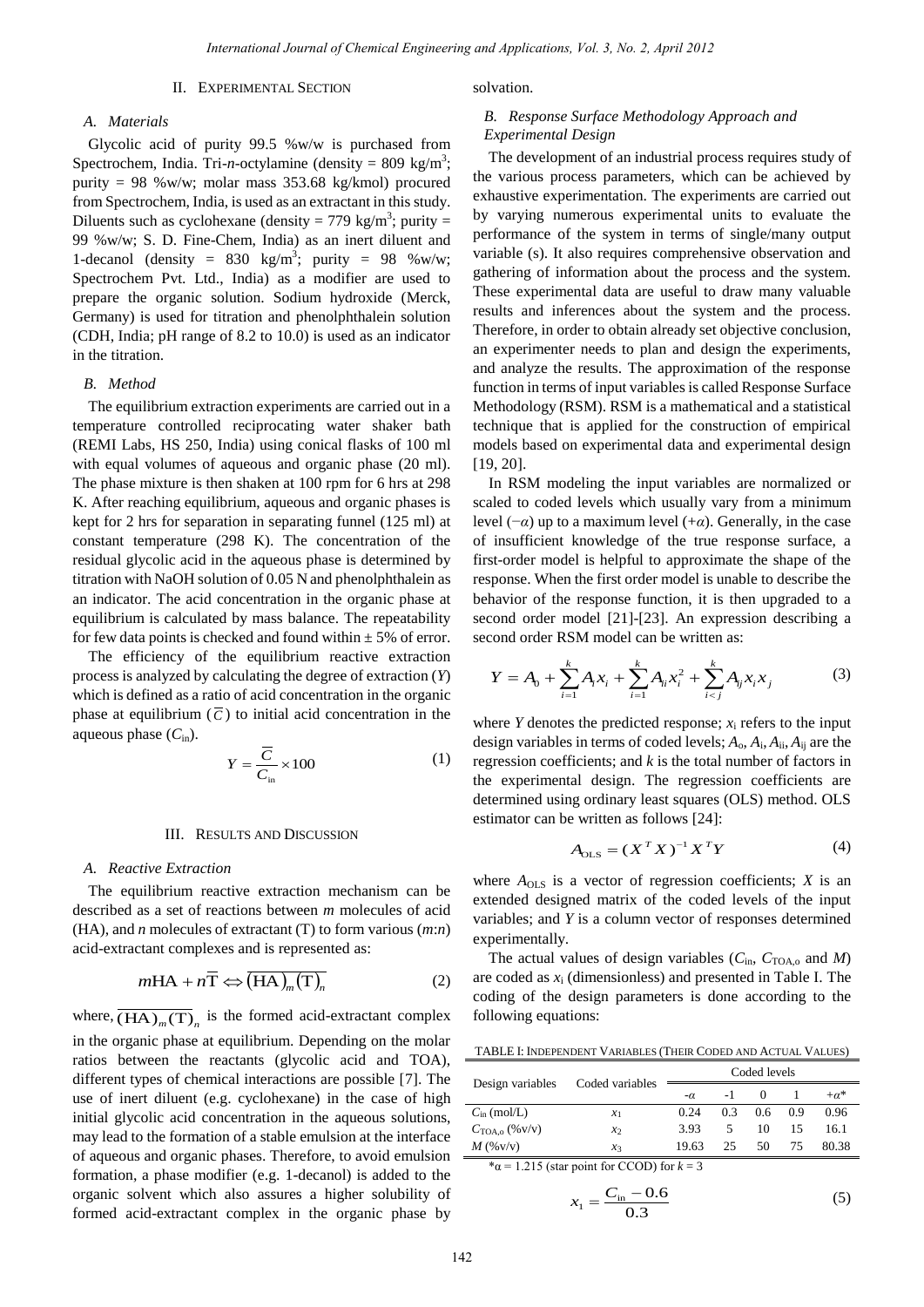$$
x_2 = \frac{C_{\text{TOA},o} - 10}{5} \tag{6}
$$

$$
x_3 = \frac{M - 50}{25} \tag{7}
$$

In the present study, the experiments are designed considering (i)  $2^k$  factorial CCOD points; (ii)  $n_c$  central points (coded as zero value); (iii) two axial points from the central design point at a distance of ±*α*; and (iv) 2*k* star points. Hence, the total number of experimental design points becomes as, *n*  $= 2<sup>k</sup> + 2k + n<sub>c</sub>$ . Therefore, with  $k = 3$ ,  $n<sub>c</sub> = 1$  (two replicates at the center point) and  $\alpha = \pm 1.215$  [23] for CCOD, a total of 16 batch experiments are carried out. Each experimental run represents a unique combination of factor's level. The degree of extraction (*Y*) is determined for each experimental run using Eq. 1 and the values are shown in Table II.

TABLE II: EXPERIMENTAL DESIGN POINTS AND RESPONSE

| Run            | Run            | Coded variables |                |                  |                |                  |                | Response |
|----------------|----------------|-----------------|----------------|------------------|----------------|------------------|----------------|----------|
| No.            | type           |                 |                |                  |                |                  |                | (Y)      |
|                |                | $C_{\rm in}$    | $x_1$          | $C_{\text{TOA}}$ | $x_2$          | $\boldsymbol{M}$ | $x_3$          |          |
| $\mathbf{1}$   | O <sub>1</sub> | 0.9             | 1              | $\circ$<br>15    | 1              | 75               | 1              | 31.63    |
| $\overline{2}$ | O <sub>2</sub> | 0.3             | $-1$           | 15               | $\mathbf{1}$   | 75               | 1              | 66.38    |
| 3              | O <sub>3</sub> | 0.9             | 1              | 5                | $-1$           | 75               | 1              | 15.10    |
| $\overline{4}$ | O4             | 0.3             | $-1$           | 5                | $-1$           | 75               | 1              | 31.07    |
| 5              | O <sub>5</sub> | 0.9             | 1              | 15               | $\mathbf{1}$   | 25               | $-1$           | 18.18    |
| 6              | O <sub>6</sub> | 0.3             | $-1$           | 15               | $\mathbf{1}$   | 25               | $-1$           | 25.19    |
| 7              | O7             | 0.9             | $\mathbf{1}$   | 5                | $-1$           | 25               | $-1$           | 7.54     |
| 8              | O <sub>8</sub> | 0.3             | $-1$           | 5                | $-1$           | 25               | $-1$           | 10.90    |
| 9              | S1             | 0.96            | $\alpha$       | 10               | $\theta$       | 50               | $\theta$       | 20.41    |
| 10             | S <sub>2</sub> | 0.24            | $-\alpha$      | 10               | $\overline{0}$ | 50               | $\overline{0}$ | 34.85    |
| 11             | S <sub>3</sub> | 0.6             | $\overline{0}$ | 16.1             | $\alpha$       | 50               | $\overline{0}$ | 42.00    |
| 12             | S4             | 0.6             | $\overline{0}$ | 3.93             | $-\alpha$      | 50               | $\overline{0}$ | 15.10    |
| 13             | S5             | 0.6             | $\overline{0}$ | 10               | $\theta$       | 80.38            | $\alpha$       | 32.75    |
| 14             | S6             | 0.6             | $\overline{0}$ | 10               | $\overline{0}$ | 19.63            | $-\alpha$      | 11.74    |
| 15             | C1             | 0.6             | $\overline{0}$ | 10               | $\theta$       | 50               | $\theta$       | 29.39    |
| 16             | C <sub>2</sub> | 0.6             | $\overline{0}$ | 10               | $\overline{0}$ | 50               | $\overline{0}$ | 25.19    |

 $O =$  orthogonal design points,  $C =$  center points,  $S =$  star points,  $-1 =$ low value,  $0 =$ center value,  $+1 =$ high value,  $+/ \alpha$  = star point value

These experimental data (Table II) are regressed to obtain regression coefficient of the RSM model. The significance of each regression coefficient is determined by Student's *t*-test (a null hypothesis test) and Fischer distribution test (*F*-test). Only the significant contribution of each design variable on the response function is considered and approximate RSM model equation of second order polynomial describing *Y* of reactive extraction as a function of coded design variables is represented as:

$$
Y = 28.069 - 7.18x_1 + 9.993x_2
$$
  
+ 9.851x<sub>3</sub> - 2.894x<sub>3</sub><sup>2</sup> - 2.804x<sub>1</sub>x<sub>2</sub> (8)  
- 5.044x<sub>1</sub>x<sub>3</sub> + 3.364x<sub>2</sub>x<sub>3</sub>

Subjected to:  $-\alpha \le x_i \le +\alpha$  and  $0 \le Y \le 100$ (9)

Statistical significance of the regression equation (Eq. 8) is analyzed using analysis of variance (ANOVA) and results are summarized in Table III. ANOVA compares the variation of

regression data (the residual) about the mean. Such kind of comparison of variations is very much useful to evaluate the significance of the regression analysis and to predict the exactness of the response function. The significance of regression can be evaluated using *F*-test (Fischer's test) value and *P*-value (null-hypothesis test). The *F*-value predicts the quality of the entire model considering all design variables at a time. The *P*-value is the probability of the independent design variable having very little or insignificant effect on the dependent variable (response). Larger *F*-value signifies better fit of the RSM model to the experimental data. The quality of the overall model can be improved by increasing *F*-value which can be achieved by eliminating some terms and/or independent variables in the RSM model with a low *t*-test value. The *P*-value is used to interpret the values obtained by *t*-test. *P*-value less than 0.05 means that the design variable (factor), when considered in the model equation, will contribute less than 5% change in the dependent variable. If the *P*-value is greater than 0.05, a strong argument can be put up to eliminate a particular independent variable from the RSM model. The values of degrees of freedom (*DF*), sum of squares (*SS*), mean square (*MS*) for the model and residuals, *F*-value, *P*-value, and coefficient of determination  $(R^2)$  are determined by ANOVA and presented in Table III. ANOVA analysis as given in Table III shows that a larger *F*-value (greater than unity) and *P*-value near about zero are obtained for Eq. 8. The value of  $R^2$  (= 0.98) indicates that the RSM regression model is found to be very significant and explains about 98% of the experimental data with the model predicted data (Fig. 1). Remembers of Generational Journal of Generational Journal of the Chemical Solution ( $C_{\text{TPA}}$ , -1 Or Equipsion data (6) Equipsion data the column of Chemical Boundary (1) a series and Contents of Chemical Boundary (1) a



Fig. 1. RSM model predicted versus experimental degree of extraction.

| TABLE III: ANALYSIS OF VARIANCE (ANOVA) FOR RSM MODEL |
|-------------------------------------------------------|
|-------------------------------------------------------|

| Source     | DF  | SS        | MS     |       | <i>F</i> -value <i>P</i> -value | $\mathbf{p}^2$ |  |  |
|------------|-----|-----------|--------|-------|---------------------------------|----------------|--|--|
| Regression |     | 7 3118.98 | 445.57 | 55.97 | $3.61x10^{-6}$                  | 0.98           |  |  |
| Residual   | 8   | 63.68     | -7.96  |       |                                 |                |  |  |
| Total      | 15. | 3182.66   |        |       |                                 |                |  |  |

The effects of design variables  $(C_{\text{in}}, C_{\text{TOA},o}, \text{and } M)$  on *Y* are determined by plotting response surface plots on 2-D planes and shown in Figs. 2-4. Effect of  $C_{in}$  on *Y* at various  $C_{\text{TOA},o}$  and at fixed modifier composition  $(M = 50 \text{ %v/v})$  is shown in Fig. 2. This figure also indicates the effect of interaction between both variables  $(C_{in}$  and  $C_{TOA, o}$ ). As indicated by the Fig. 2, an increase in the acid concentration decreases *Y* for a fixed amount of TOA composition. At higher acid concentration the competency between acid molecules to attach with the extractant molecules becomes more and hence less amount of acid molecule can be extracted by the amine molecule decreasing *Y*. At higher amine composition there are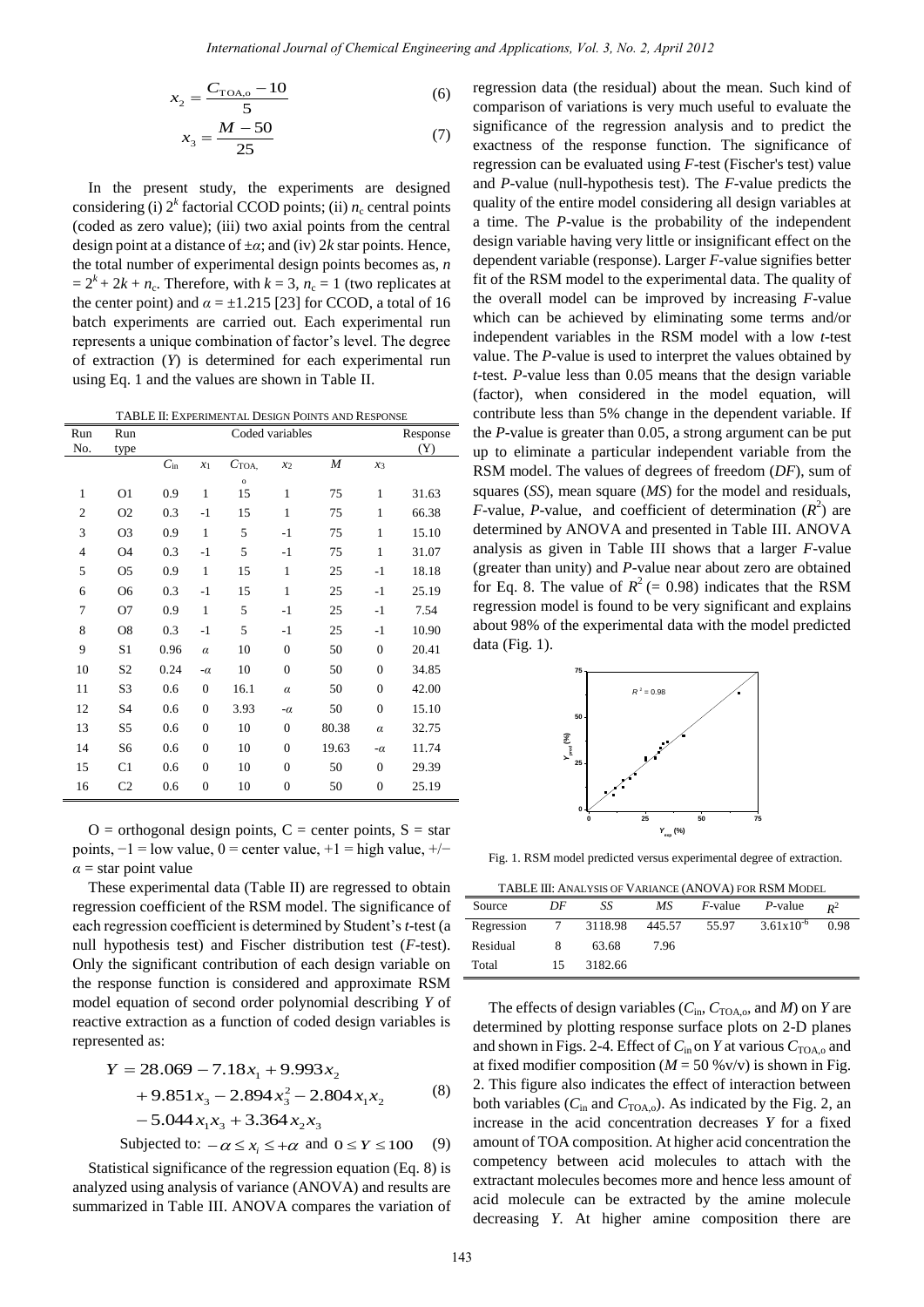sufficient amount of amine molecules available for a particular acid concentration and hence a greater value of *Y*.



Fig. 2. Effect of  $C_{\text{in}}$  and  $C_{\text{TOA},\text{o}}$  on  $Y$  (%) at  $M = 50$  %v/v.

Fig. 3 elaborates the variation of degree of extraction as a function of  $C_{\text{in}}$  at different *M* values and at  $C_{\text{TOA},o} = 10 \% \text{v/v}$ . Since TOA has a relatively high viscosity and density, it is used along with diluents, which could facilitate good phase separation in the continuous extraction process. Diluents chosen in the study are cyclohexane from the inactive chemical class, and 1-decanol as modifier from active chemical class to examine the effect of diluent-complex interactions. These interactions generally have been found to affect the stoichiometry of reaction and magnitude of the corresponding equilibrium constants.



Fig. 3. Effect of  $C_{in}$  and *M* on  $Y$  (%) at  $C_{TOA, o} = 10 \% v/v$ .

From the Fig. 3 it can then be observed that the solubility of extracted species increases in the organic phase. So, *Y* of GA increases with an increase in the concentration of 1-decanol (modifier) in the mixture of TOA and cyclohexane.

The significant effect of *M* on *Y* (response) with  $C_{\text{TOA},o}$  is shown in Fig. 4 at  $C_{\text{in}} = 0.6$  mol/L. In this study 1-decanol has been used as a modifier which is an active polar solvent (dipole moment,  $\mu = 2.62$  *D*). Use of non-polar solvents (e.g. cyclohexane,  $\mu = 0$  *D*) at higher initial concentration of glycolic acid in aqueous solutions, could lead to the formation of a stable emulsion and dimer in the organic phase. Therefore, a modifier is generally added to the organic phase to avoid such kind of problems and assures a higher solubility of the formed acid-amine complex in the organic phase. Active diluent, 1-decanol is having an active group (–OH, proton donor), which enhance the extractability of low polar TOA. On the other hand, non-polar diluents do not affect the extraction process significantly. Fig. 4 dictates that with increase in both values of  $M$  and  $C_{\text{TOA},o}$ ,  $Y$  increases.



Fig. 4. Effect of  $C_{\text{TOA},\text{o}}$  and *M* on *Y* (%) at  $C_{\text{in}} = 0.6$  mol/L.

## *C. Optimization using Differential Evolution*

In science and engineering, optimization is defined as the method of minimizing or maximizing an objective function comprised of different independent variables and finding the values of those variables for which the objective function takes on minimum or maximum value within the defined domains of variables.



Fig. 5. Effect of various factors on the degree of extraction.

Fig. 5 describes the effect of one of the parameters as coded variable on *Y*. It can be seen that with the increase in the values of  $x_1$ , there is a decrease in the *Y*, but with the increase in the values of  $x_2$  and  $x_3$ , the *Y* increases. It means there is a trade-off or balance between the values of  $x_i$ 's which will optimize (maximize in this case) the response function. During the last two decades there has been a growing interest in optimization algorithms, which are based on the principle of evolution (survival of the fittest). The best-known algorithms in this class include Genetic Algorithm (GA), Differential Evolution (DE), Evolutionary Programming, Evolution Strategies and Genetic Programming. A brief review of the evolutionary computation techniques is presented by Babu, 2004 [18]. DE is a generic name for a group of algorithms that are based on the principles of GA, but have some inherent advantages over GA. DE algorithms are very robust and efficient and are able to find the global optimum of a function with ease and accuracy. DE algorithms are faster than GA. GA evaluates the fitness of a point in the search for optimum. In other words, GA evaluates a vector's suitability. In DE, this vector's suitability is called its cost or profit depending on whether the problem is a minimization or maximization. In GA only integers are used and coding is done in binary format while in DE, there is no coding involved and floating point numbers are directly used. In GA, when Hence the contract of Chemical Engineering and Applications, Fot, 3, No. 2, April 2012<br> **Example 144 International Action Contract Contract of Contract Contract Contract Contract Contract Contract Contract Contract Cont**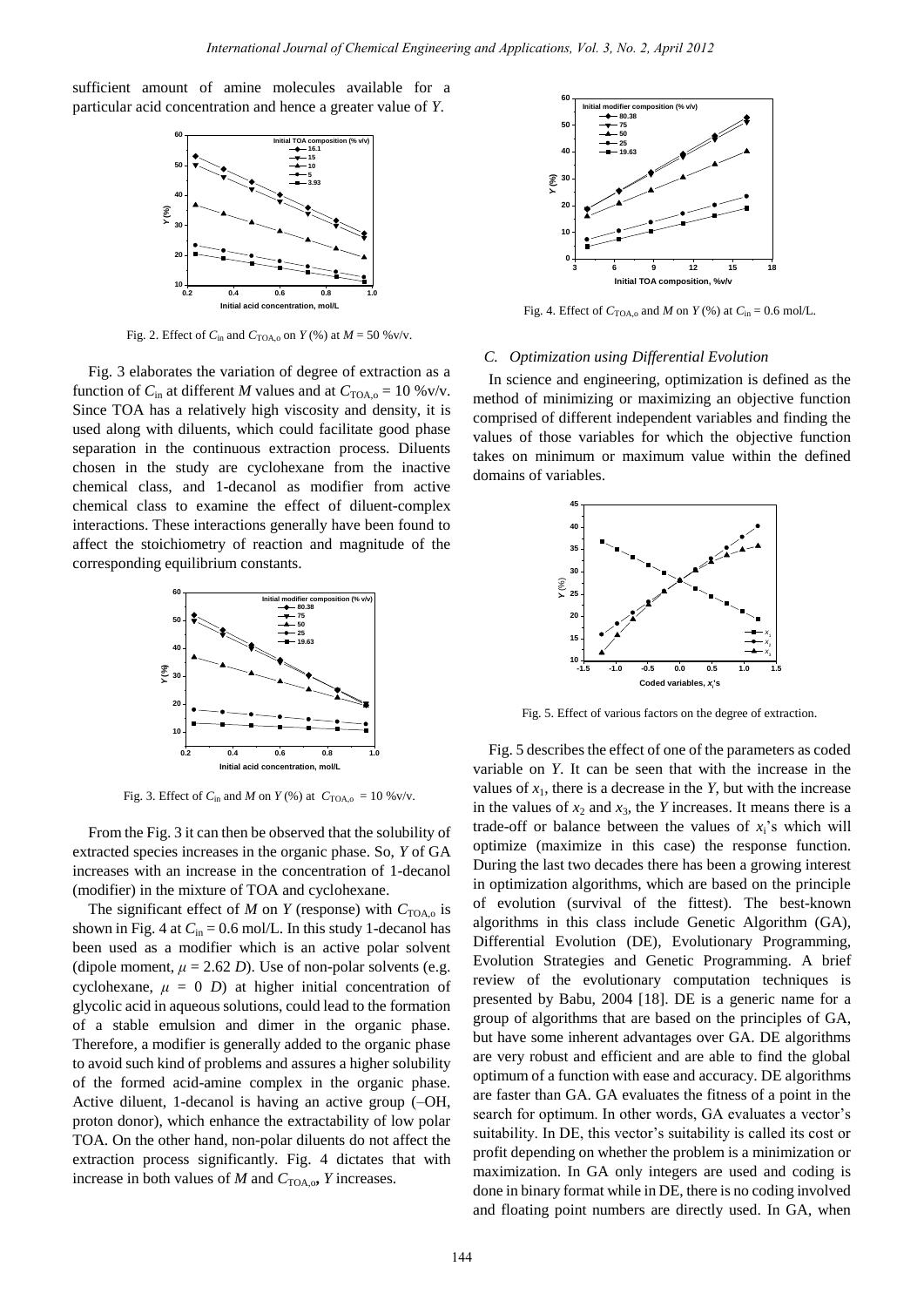mutation is performed, bits are flipped at random with some mutation probability. This is essentially an XOR operation. In DE, direct addition is used. As already stated, DE in principle is similar to GA. So, as in GA, a population of points is used in the search for optimum. The population size in DE is denoted by *NP*. The dimension of vector (parameter) is denoted by *D*. *NP* number of competitions is to be carried out to decide the next generation. To start the DE, there is a population of *NP* vectors within the range of the vectors and one of these *NP* vectors is selected as the target vector. After that, two more vectors from the population are randomly selected and the difference between them (vector subtraction) is found out. This difference is multiplied by a factor *F* (specified at the start) and added to a third randomly selected vector from the population. The resultant vector is called the noisy random vector. Subsequently, crossover is performed between the target vector and the noisy random vector considering a crossover ratio (*CR*) between 0 and 1, to produce the trial vector. Then, a competition between the trial vector and the target vector is performed and the winner is replaced into the population. The same procedure is carried out *NP* times to decide the next generation of vectors. This sequence is continued till some convergence criterion is met. However, certain guidelines and heuristics are available for the choice of these parameters. *NP* should be 5-10 times the value of *D* (dimension of the problem). Initially,  $F = 0.5$  is recommended. If this leads to premature convergence, then *F* needs to be increased. The range of *F* is 0-1.2 but the optimal range is 0.4-1.0. Values of  $F < 0.4$  and  $F > 1.0$  are seldom effective.  $CR = 0.9$  is a good first guess.  $CR = 0.9$  is to be tried first and then  $CR = 0.1$  to be tried. Judging the speed, a value of *CR* between 0-1 is to be chosen. Based on these heuristics, the values of DE key parameters for the present problem are set as population size  $(NP) = 30$ , cross-over frequency  $(CR) =$ 0.7; multiplication factor  $(F) = 0.8$ . The fitness function, which is to be minimized, is considered as: Remembering of Chemical Engineering and Applications, Vol. 3, No. 2, April 2013<br>
1) bits are flipped a matedom with some process of glycolic acid considering the<br>
1) bits are filmed a matedom with some process of glycolic

$$
MSE = \sum_{j=1}^{j=N} (Y_j^{\exp} - Y_j^{\text{pred}})^2
$$
 (10)

where *MSE* is mean-squared error and *N* is the number of experiments.

For the optimization of RSM fitness function a computer code has been developed in MATLAB (v 7.0.1). DE has converged to the optimal value only after 3 generations. Therefore, it can be said that DE is comparatively faster than other optimization techniques [24]. The optimal solution obtained by means of RSM-DE involves the following conditions:  $C_{\text{in}} = 0.24 \text{ mol/L}$ ,  $C_{\text{TOA},o} = 16.1 \text{ %v/v}$ , and  $M =$ 80.38 %v/v with predicted *Y* is about 72.18% by RSM model and about 69.25% from experiment. This value is greater than the value of 66.38% that is obtained for the run number 2 from initial experimental design (Table II). Therefore, the scope of optimization has been achieved by RSM-DE for this process.

### IV. CONCLUSION

In this work, RSM and DE methods are applied for modeling and optimization of equilibrium reactive extraction

process of glycolic acid considering three design variables  $(C_{in}, C_{\text{TOA},o}$  and *M*). The reactive extraction of glycolic acid from aqueous solutions with TOA (amine) dissolved in organic solvents (cyclohexane and 1-decanol) has been considered as the case study. The regression equation in coded variables has been constructed by RSM to describe the empirical functional relationships between input variables (factors) and response (degree of extraction) with  $R^2$  for empirical model equal to 0.98. The optimum conditions are found to be:  $C_{\text{in}} = 0.24 \text{ mol/L}$ ,  $C_{\text{TOA},o} = 16.1 \text{ %v/v}$ , and  $M =$ 80.38 %v/v with *Y* of 72.18 % and 69.25 % by the RSM model and by experiment, respectively. These results and findings can be used to design and optimize the recovery process of glycolic acid from aqueous solution using reactive extraction.

#### **REFERENCES**

- [1] L. N. Xu, W. Fox, N. Zaher, and C. F. Dicosimo, "Method for the production of glycolic acid from ammonium glycolate by direct deammoniation," U. S. Patent WO/2006/069129, June, 23, 2006.
- [2] A. S. Kertes and C. J. King, "Extraction chemistry of fermentation product carboxylic acids," *Biotechnol. Bioeng*. vol. 28, pp. 269-282, 1986.
- [3] E. Ince, S. I. Kirbaslar, and S. Sahin, "Liquid-liquid equilibria for ternary systems of water + formic acid + dibasic esters," *J. Chem. Eng. Data*, vol. 52, pp. 1889-1893, 2007.
- [4] A. D. John, *Lange's Handbook of Chemistry*, XXth ed. New York, U.S.A.: *McGraw-Hill Book Co. Inc*, 1972.
- [5] S. Kumar, D. Datta, and B. V. Babu, "Experimental data and theoretical (chemodel using the differential evolution approach and linear solvation energy relationship model) predictions on reactive extraction of monocarboxylic acids using tri-n-octylamine," *J. Chem. Eng. Data,* vol. 55, pp. 4290-4300, 2010.
- [6] S. Kumar, D. Datta, and B. V. Babu, "Estimation of equilibrium parameters using differential evolution in reactive extraction of propionic acid by tri-*n*-butyl phosphate, *Chem. Eng. Proc.* vol. 50, pp. 614-622, 2011.
- [7] D. Datta and S. Kumar, "Reactive extraction of glycolic acid using tri-n-butyl phosphate and tri-n-octylamine in six different diluents: experimental data and theoretical predictions," *Ind. Eng. Chem. Res*, vol. 50, pp. 3041-3048, 2011a.
- [8] D. Datta and S. Kumar, "Reactive extraction of 2-methylidenebutanedioic acid with *N*, *N*-dioctyloctan-1-amine dissolved in six different diluents: experimental and theoretical equilibrium studies at (298 ± 1) K, " *J. Chem. Eng. Data,* vol. 56, pp. 2574–2582, 2011b.
- [9] H. Vogel, J. N. Starr, and C. J. King, "Extraction of carboxylic acids from aqueous solutions with the extractant system alcohol/tri-*n*-alkylamines," *Chem. Eng. Technol*, vol. 23, pp. 70-74, 2000.
- [10] I. Inci, "Distribution of glycolic acid between water and different organic solutions," *Chem. Biochem. Eng. Q*, vol. 16, pp. 81-85, 2002.
- [11] I. Inci, and H. Uslu, "Extraction of glycolic acid from aqueous solutions by trioctyl methylammonium chloride and organic solvents," *Chem. Eng. Data,* vol. 50, pp. 536-540, 2005.
- [12] Y. Li, Y. Wang, Y. Li, and Y. Dai, "Extraction of glyoxylic acid, glycolic acid, acrylic acid, and benzoic acid with trialkylphosphine oxide," *Chem. Eng. Data,* vol. 48, pp. 621-624, 2003.
- [13] S. Yunhai, S. Houyonga, L. Demingb, L. Qinghua, C. Dexing, and Z. Yongchuan, "Separation of glycolic acid from glycolonitrile hydrolysate by reactive extraction with tri-*n*-octylamine," *Sep. Purif. Technol.* vol. 49, pp. 20-26, 2006.
- [14] X. Guan and H. Yao, Optimization of viscozyme lassisted extraction of oat bran protein using response surface methodology," *Food Chemistry*, vol. 106, pp. 345-351, 2008.
- [15] M. Rajasimman, R. Sangeetha, and P. Karthik, "Statistical optimization of process parameters for the extraction of chromium (VI) from pharmaceutical wastewater by emulsion liquid membrane," *Chem. Eng. J*, vol. 150, pp. 275-279, 2009.
- [16] O. S. Kuscua and D. T. Sponza, "Application of Box–Wilson experimental design method for 2,4-dinitrotoluene treatment in a sequential anaerobic migrating blanket reactor (AMBR)/aerobic